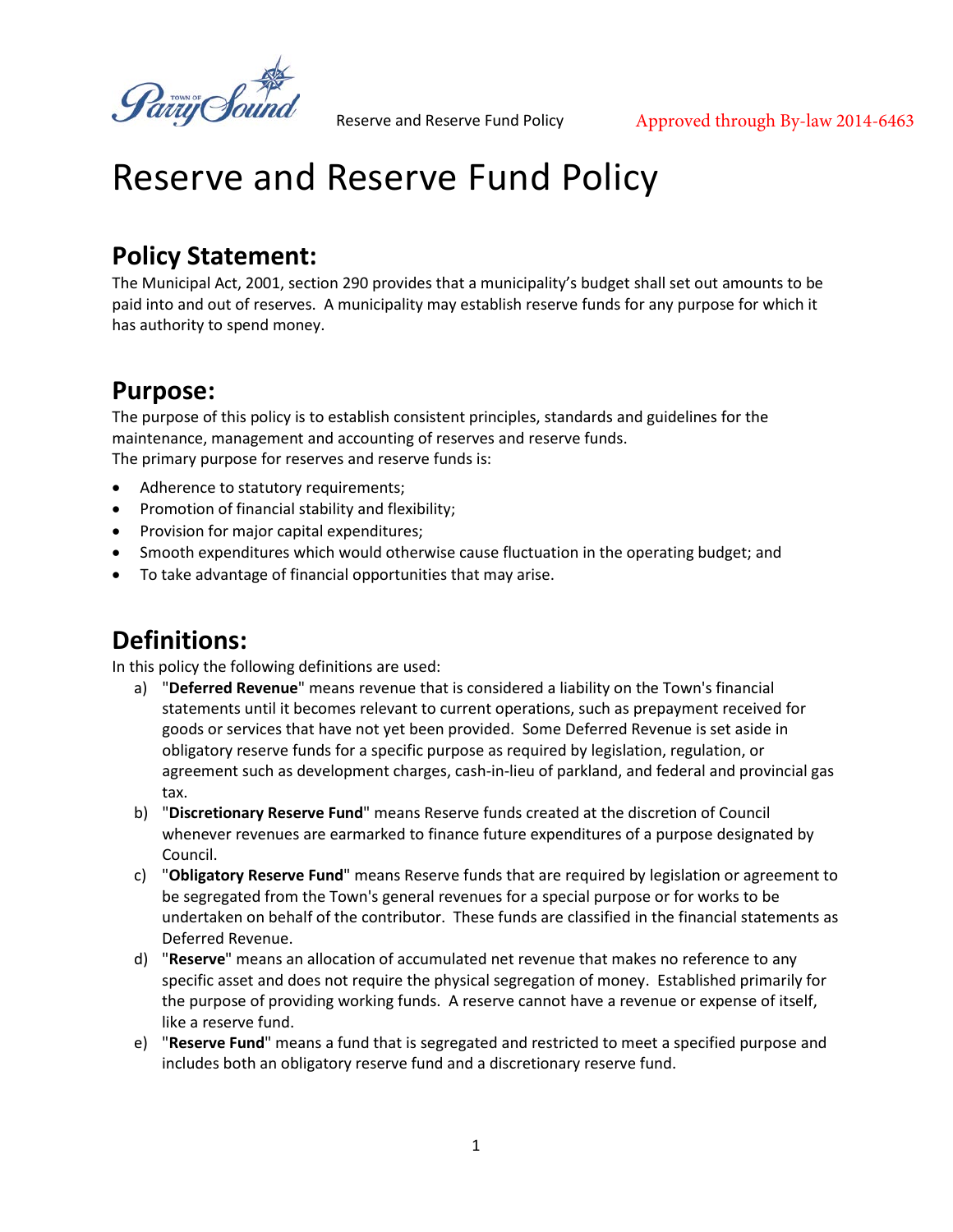dinij Sou

# **Responsibilities**

#### **Municipal Council**

Municipal Council shall:

- a) In accordance with the Municipal Act 2001, Section 224 develop and evaluate policies, ensure that administrative policies, practices and procedures and controllership policies, practices and procedures are in place and maintain the financial integrity of the municipality.
- b) Approve transactions to and from reserves and reserve funds through the budget process or by specific resolution (for reserves) and by-laws (for reserve funds).

#### **Chief Administrative Officer**

The Chief Administrative Officer shall:

a) Support the Director of Finance in ensuring the principles and mandatory requirements contained in this policy are applied consistently across all Town departments.

### **Director of Finance / Treasurer**

The Director of Finance shall:

- a) Develop and update this policy as necessary and present changes to Council;
- b) Ensure that the principles and requirements contained in this policy are applied consistently across all departments;
- c) Perform the transfers to and from reserves and reserve funds as authorized by Council;
- d) Recommend strategies for the adequacy of reserve levels; and
- e) Report to Council the reserve balances and forecast as part of the annual budget approval process.

#### **Department Directors**

Department Directors shall:

- a) Provide the Director of Finance with the most current capital asset information to be used in the assessment of the adequacy of capital lifecycle reserves;
- b) Inform the Director of Finance when reserve or reserve fund transfers are required; and
- c) Consult with the Director of Finance when reserve funds are required for unbudgeted transactions.

# **Policy**

#### **Establishment of Reserves and Reserve Funds**

Reserves will be maintained to meet one of the following purposes of the Municipality:

- 1. **Asset Replacement** established to smooth the spikes in capital budgets and smooth out property tax changes;
- 2. **Project Reserves** established to provide cost effective self borrowing mechanisms to reduce risks associated with interest rate fluctuations;
- 3. **Economic Stability Reserves** established to buffer against significant fluctuations in the economy;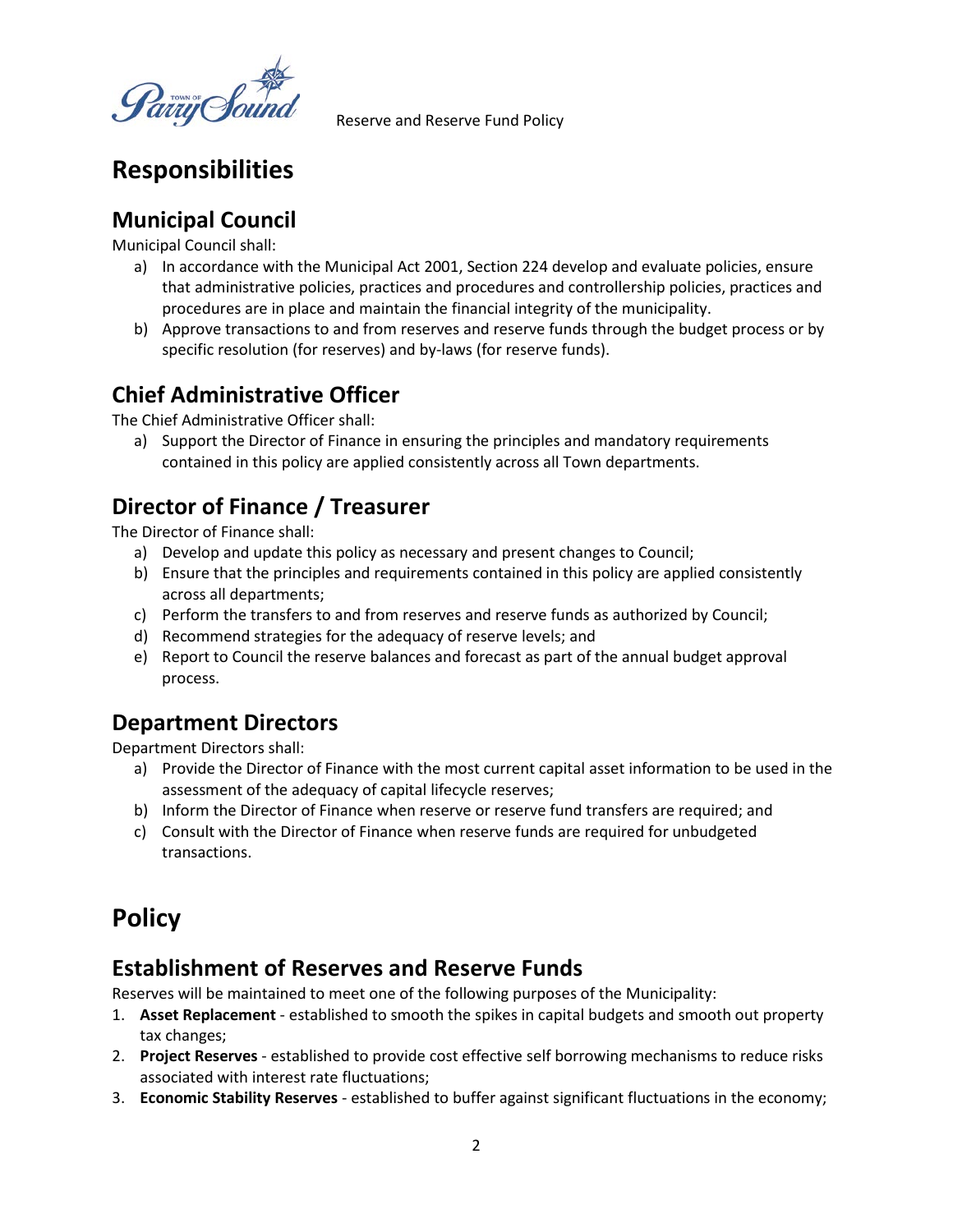

- 4. **Contingency Reserves** established to accommodate contingent, unfunded or known liabilities (where the amount is unknown) for current and/or future years;
- 5. **Working Fund Reserves** established to provide cash flow for operations to eliminate the requirement to borrow funds to meet immediate obligations; and
- 6. **Self Insurance Reserves** established to provide self insurance provisions.

Reserves can be established through the following processes:

- 1. Inclusion in the annual operating or capital budget which is approved by Council; or
- 2. Through resolution of Council.

The budget document or resolution will clearly identify the name of the reserve being created and the purpose for the reserve. A reserve may be amended through resolution.

Reserve Funds will be maintained in the following categories:

- 1. **Discretionary** subdivided into:
	- a) Operating
	- b) Capital
	- c) Specific Use
- 2. **Obligatory** subdivided into:
	- a) Operating
	- b) Capital

Council, on the recommendation of the Director of Finance may establish a discretionary reserve fund and shall establish an obligatory reserve fund.

A reserve fund can be recommended only if at least one of the following applies:

- a) A mandatory obligation exists, either pursuant to legislation or contract
- b) The funds are intended for purchasing or maintaining capital assets
- c) The funds are donated for a specific purpose
- d) The funds are intended to fund a future liability

A report which recommends the establishment of a reserve must include the following:

- a) Statement of purpose
- b) Rationale for the appropriate level to be maintained or targeted in the reserve
- c) Initial contribution
- d) Contribution policy

A **Discretionary Reserve Fund** will be established through by-law. The by-law will clearly identify the name of the reserve fund, the funding method and the purpose for the reserve fund. A reserve fund can only be used for the identified purpose, unless Council amends or repeals the establishing by-law.

An **Obligatory Reserve Fund** is established through either terms of an agreement which is entered into by the Town or through legislation from a higher level of government. Obligatory Reserve Funds will be added to the summary of Reserve Funds.

In order to achieve maximum flexibility, when establishing a reserve or reserve fund, the intended use should be defined in more general terms such as "facilities" rather than "hockey arena". The Finance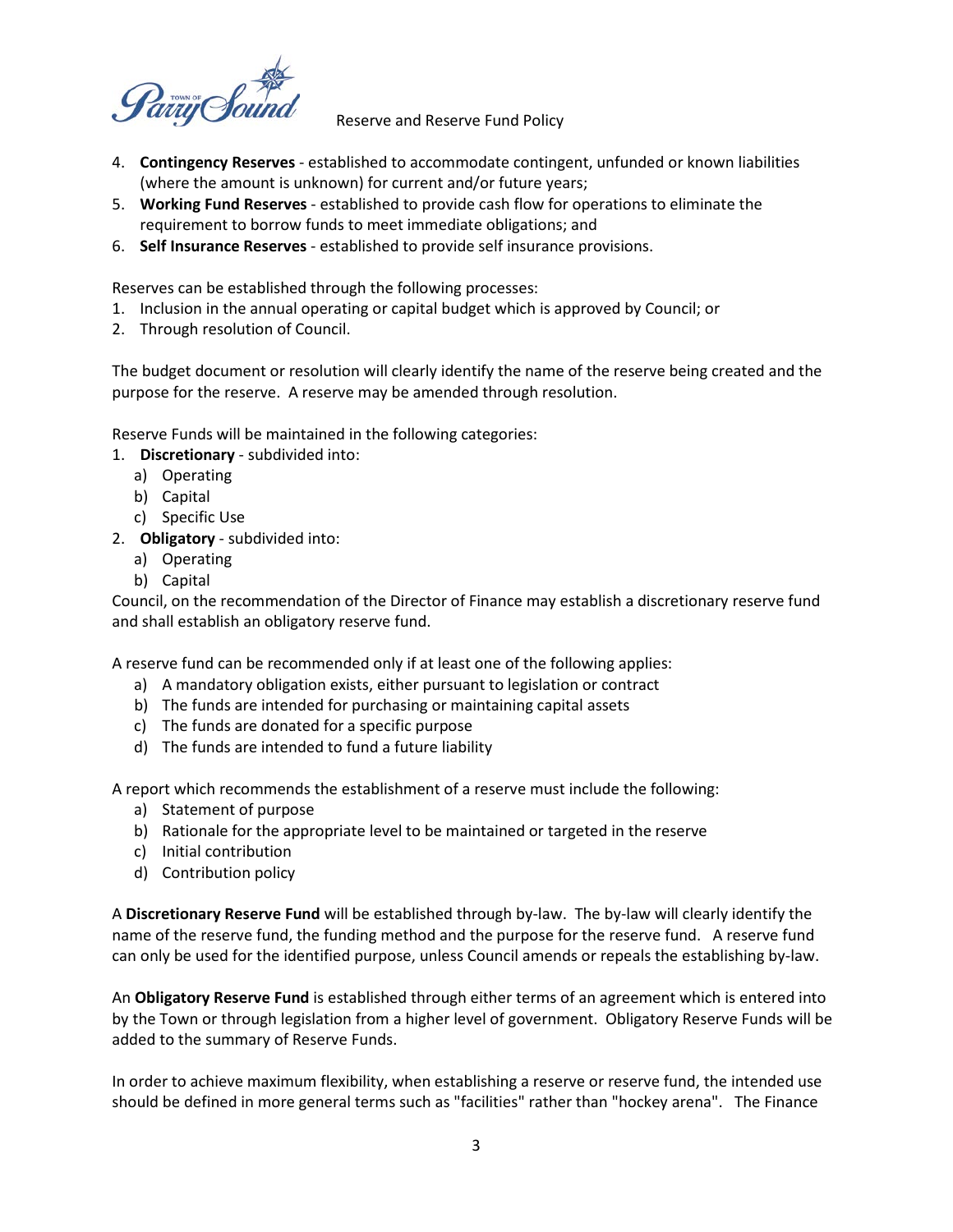Department will establish tracking procedures to ensure that funds in the reserve or reserve fund that are earmarked for a specific project are easily identifiable to management and Council.

# **Approval of funding allocations to and from Reserves and Reserve Funds**

Approval of funding to and from the Reserves and Reserve funds will be in accordance with the Town's established Budget Policy and reports to Council as referred to above.

#### **Closing Reserves and Reserve Funds**

If the purpose or purposes for which the reserve or reserve fund was created have been accomplished and the reserve or reserve fund is determined to be no longer necessary, the Director of Finance, in consultation with the Department Director, shall report to Council with the recommendation on:

- a) The closure of the reserve or reserve fund
- b) The disposition of any remaining funds
- c) The necessary amendment to the Reserve by-law

A resolution of Council will be required to close a reserve.

The By-law establishing the Reserve Fund will be required to be repealed in order to close a Reserve Fund.

#### **Allocation of Operating Surplus / Deficit**

- 1. Year-end General Levy budget surplus will be allocated in accordance with the Operating Surplus / Deficit Policy.
- 2. Year-end General Levy budget deficits will be funded in accordance with the Operating Surplus / Deficit Policy.
- 3. Year-end Water and Wastewater budget surplus will be allocated to appropriate Water or Wastewater Reserve. Deficits will be funded from the Water and Wastewater Reserve, if insufficient any shortfall will be funded from the appropriate reserve fund.

#### **Interest Allocation**

- 1. Reserve funds will be invested in accordance with the Town's approved investment policy. Earnings shall be credited to each separate reserve bank account that invested the funds.
- 2. Where multiple reserve funds are included in one bank account, interest shall be allocated to reserve funds on a monthly basis based on the actual balance of the reserve fund.
- 3. Reserves shall not be invested and are not allocated interest.

#### **Total Reserve Target**

- 1. The target for each reserve and reserve fund is identified in Schedule 1 to this policy
- 2. The Director of Finance will review the targets annually and propose changes to the target levels as required.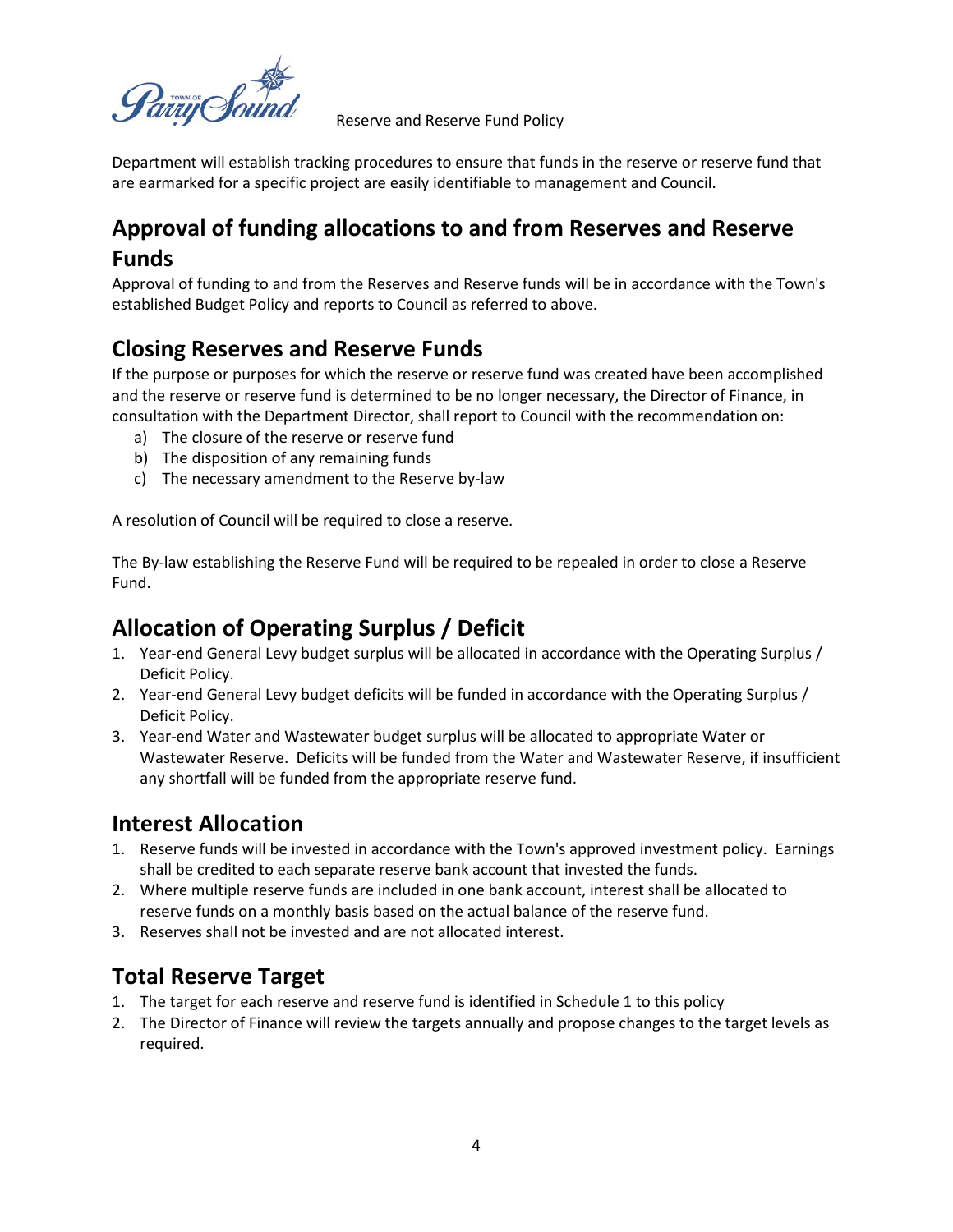any Sou

#### **Temporary Reserve Fund Borrowing**

Temporary borrowing to cover a reserve short-term deficit, interim servicing requirements or internal financing is permitted, when justified, adequately supported and authorized by Council.

However the following conditions must be met in order to allow borrowing from reserve funds:

- 1. Borrowing must not adversely affect the intended purpose of the reserve.
- 2. A plan to repay the reserve within a reasonable timeframe is required and must be documented.
- 3. Interest, equivalent to the Town's interest on reserve fund bank accounts, will be applied to outstanding amount borrowed.
- 4. Where applicable, legislative requirements may apply. For example, the Development Charges Act permits inter-fund borrowing only between development charge reserve funds and prescribes a minimum interest rate (ie. Bank of Canada prime rate as of the document approval date, updated on the first business day of every January, April, July and October).

#### **Annual Reporting**

Reporting of Reserves and Reserve Funds will occur through the following processes:

- 1. A year to date continuity schedule will be included in quarterly variance reports to Council.
- 2. As required under development charge legislation, if and when a Development Charges By-law is enacted by Council, the Director of Finance will provide Council with a financial statement related to the Development Charge By-law and include information regarding development charge reserve funds. This statement will then be forwarded to the Minister of Municipal Affairs and Housing within 60 days after Council receipt.
- 3. Year-end audit and financial statements balances of reserves, both obligatory and discretionary reserves and reserve funds will be presented with note disclosure and comparative figures as required to meet PSAB reporting standards.
- 4. Where required, reporting to Council or other agencies may exist for reserved residual balances related to grants or other contributed funds (eg. Federal and Provincial Grants).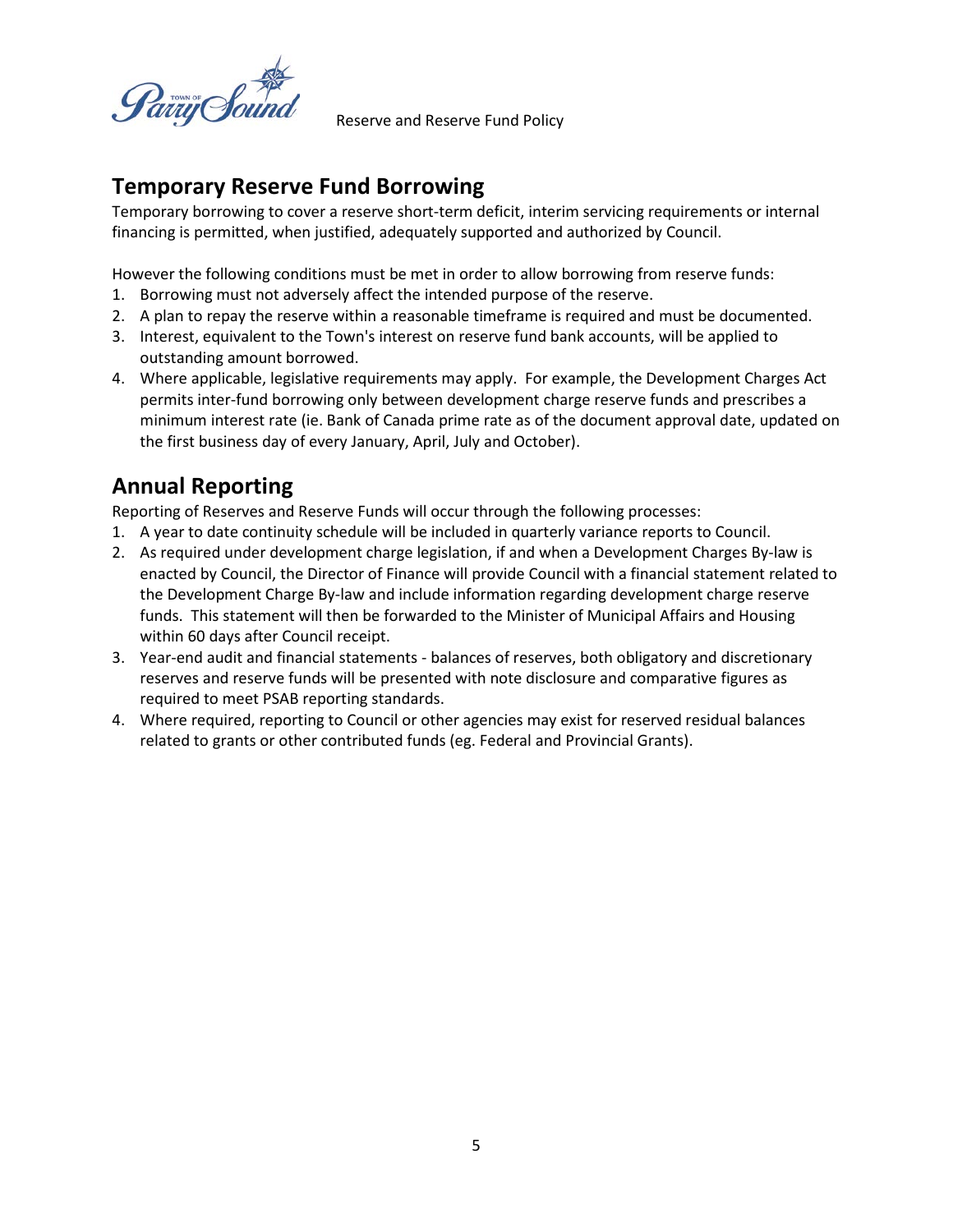

# **Schedule A - Obligatory Reserve Funds**

| <b>Reserve</b><br><b>Name</b>        | <b>Capital or</b><br><b>Operating</b> | <b>Purpose</b>                                                                         | <b>Source of Funding</b>                                                                                       | <b>Basis for</b><br><b>Target</b><br><b>Reserve</b><br><b>Balance</b> | <b>Target</b><br><b>Balance</b> | <b>Basis for</b><br><b>Target</b><br><b>Minimum</b><br><b>Annual</b><br><b>Contribution</b> | <b>Target</b><br><b>Minimum</b><br><b>Annual</b><br><b>Contribution</b> |
|--------------------------------------|---------------------------------------|----------------------------------------------------------------------------------------|----------------------------------------------------------------------------------------------------------------|-----------------------------------------------------------------------|---------------------------------|---------------------------------------------------------------------------------------------|-------------------------------------------------------------------------|
| <b>Development</b><br><b>Charges</b> | Capital                               | To provide<br>funding for<br>capital<br>expansion<br>related to<br>growth              | Collected from<br>developers in<br>accordance with the<br>Development<br>Charges Act, as<br>enacted via By-law | N/A                                                                   | N/A                             | N/A                                                                                         | N/A                                                                     |
| Lot Levy                             | Capital                               | To provide<br>funding for<br>capital<br>expansion                                      | Collected in<br>accordance with the<br>Lot Levy Act                                                            | N/A                                                                   | N/A                             | N/A                                                                                         | N/A                                                                     |
| Property<br>Reserve Fund             | Capital                               | To provide<br>funding for<br>parking lot<br>development,<br>sourced from<br>developers | Contributions under<br>the Planning Act                                                                        | N/A                                                                   | N/A                             | N/A                                                                                         | N/A                                                                     |
| Parkland<br>Reserve Fund             | Capital                               | To provide<br>funding for<br>park space<br>development                                 | Contributions under<br>the Planning Act                                                                        | N/A                                                                   | N/A                             | N/A                                                                                         | N/A                                                                     |
| <b>Provincial Gas</b><br>Tax         | <b>Both</b>                           | For transit<br>operations in<br>accordance<br>with Provincial<br>Gas Tax               | N/A<br>Quarterly<br>contributions<br>from the<br>Province,<br>established                                      |                                                                       | N/A                             | N/A                                                                                         | N/A                                                                     |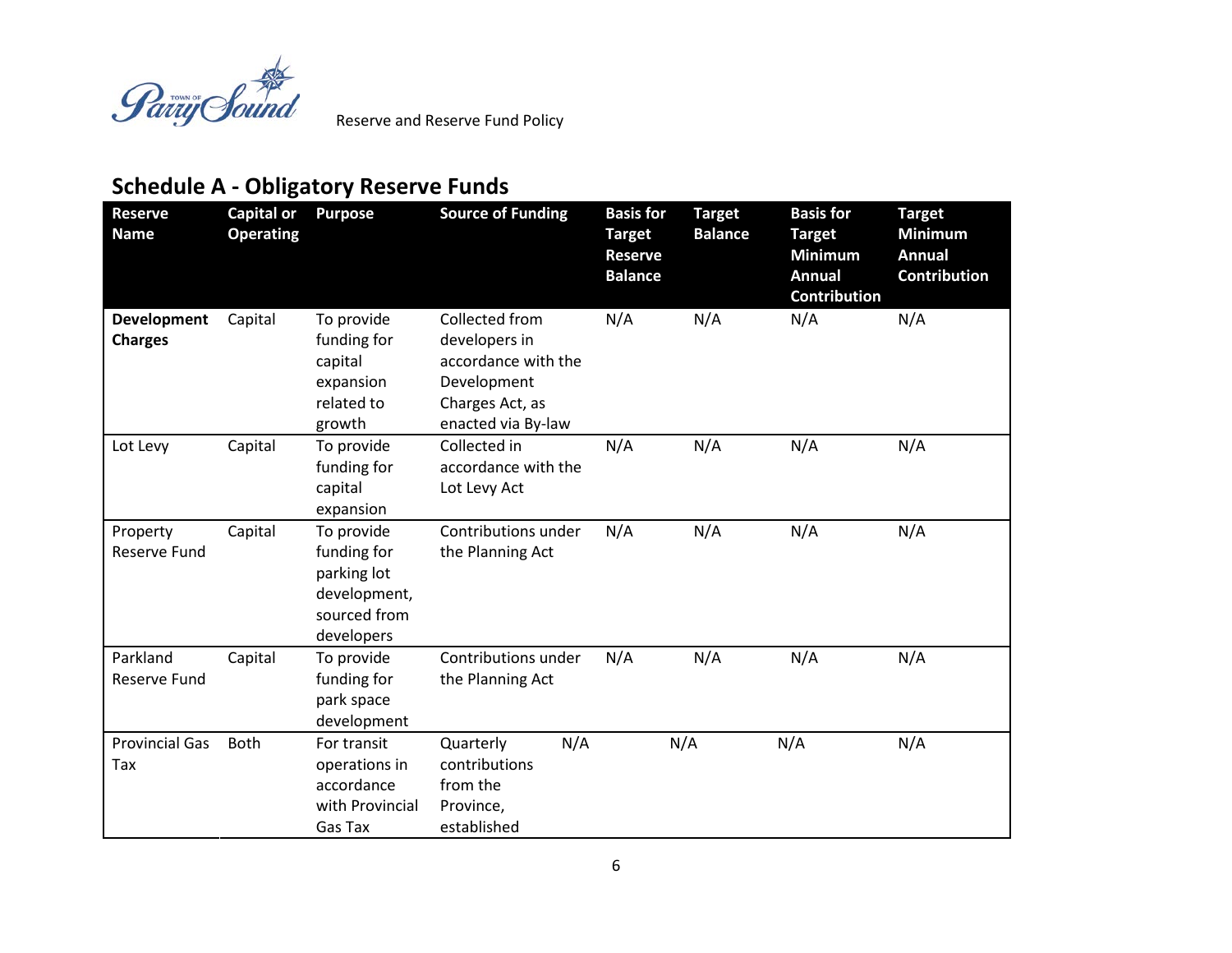

Agreement annually

# **Schedule B - Discretionary Reserve Funds**

| <b>Reserve</b><br><b>Name</b>                                           | <b>Capital or</b><br><b>Operating</b> | <b>Purpose</b>                                                                                                 | <b>Source of Funding</b>                                                                  | <b>Establis</b><br>hing<br><b>By-Law</b> | <b>Basis for Target</b><br><b>Reserve Balance</b>      | <b>Target Balance</b> | <b>Basis for</b><br><b>Target</b><br><b>Minimum</b><br><b>Annual</b><br><b>Contribution</b> | <b>Target</b><br><b>Minimum</b><br><b>Annual</b><br><b>Contribution</b> |
|-------------------------------------------------------------------------|---------------------------------------|----------------------------------------------------------------------------------------------------------------|-------------------------------------------------------------------------------------------|------------------------------------------|--------------------------------------------------------|-----------------------|---------------------------------------------------------------------------------------------|-------------------------------------------------------------------------|
| <b>Bobby Orr</b><br><b>Golf Classic</b><br><b>Reserve Fund</b>          | Both                                  | To provide<br>support for<br>Bobby Orr<br>Hall of Fame<br>at Mr.Orr's<br>discretion and<br>Council<br>approval | Funded through<br>Samsung donation                                                        |                                          | N/A                                                    | N/A                   | N/A                                                                                         | N/A                                                                     |
| <b>EMS</b><br><b>Equipment</b><br>and Capital<br><b>Reserve Fund</b>    | Capital                               | To fund<br>infrastructure,<br>vehicle and<br>equipment<br>replacement                                          | Funded through<br>budget<br>contributions<br>determined using<br>amortization<br>expense. |                                          | Sustainability of<br>current<br>operational<br>levels. | Amortization          | Varies                                                                                      |                                                                         |
| <b>EMS</b><br><b>Municipal</b><br><b>Surplus</b><br><b>Reserve Fund</b> | Operating                             | To fund<br>operations of<br>Land<br>Ambulance<br>Service                                                       | Annual surplus<br>from operations,<br>funding from<br>municipalities                      |                                          | N/A                                                    | N/A                   | N/A                                                                                         |                                                                         |
| <b>EMS</b><br><b>Severance</b><br><b>Reserve Fund</b>                   | Operating                             | To fund<br>severance<br>costs for                                                                              | Initially provided<br>by the Province,<br>no current annual                               |                                          | Funding of<br>Employment<br><b>Standards Act</b>       | N/A                   | N/A                                                                                         |                                                                         |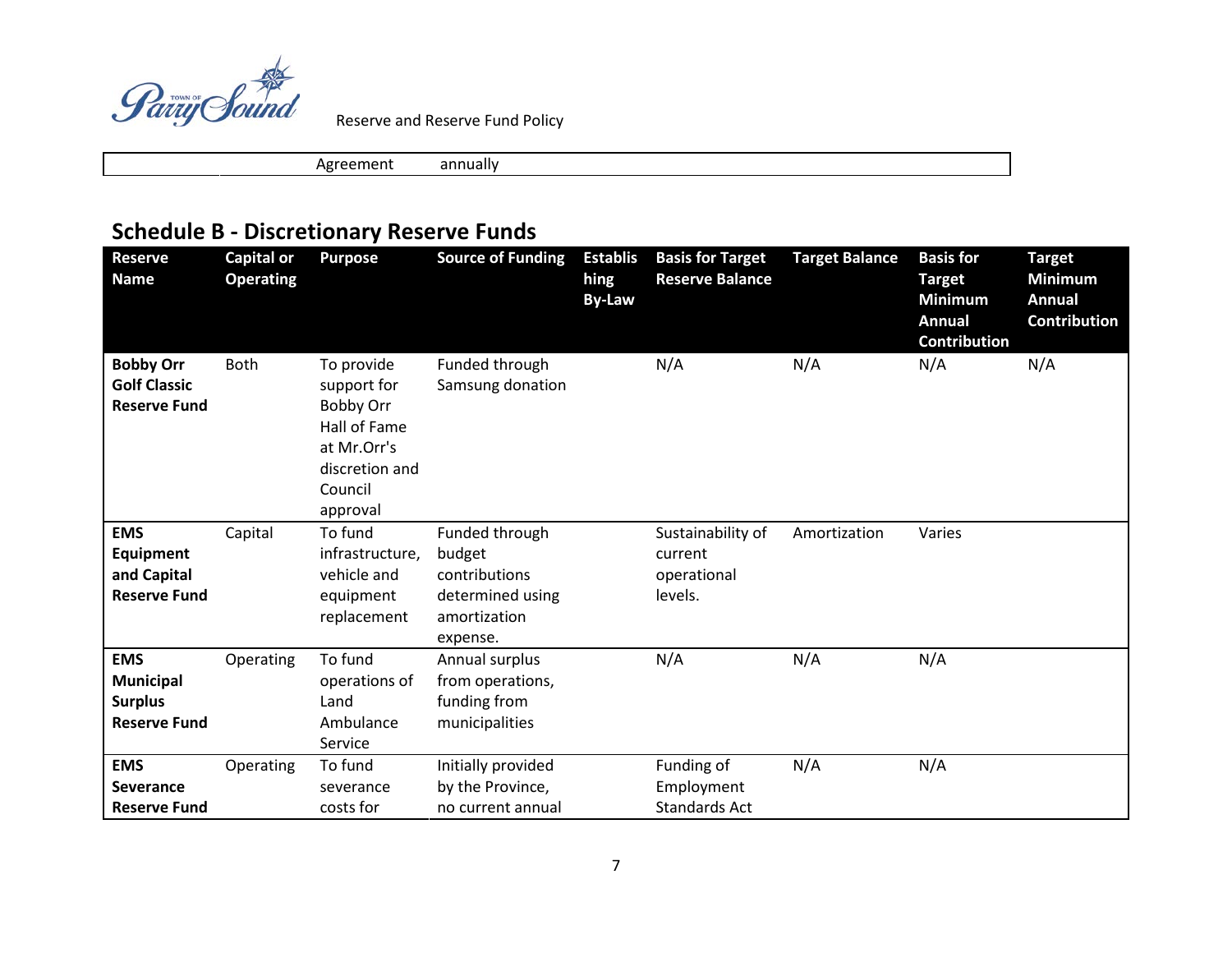

|                                                                |         | paramedics                                                                                                                                                       | contribution                                                                                                      | minimum for<br>paramedic<br>severance                                                                                                                        |                                                                        |                                                                                                 |     |
|----------------------------------------------------------------|---------|------------------------------------------------------------------------------------------------------------------------------------------------------------------|-------------------------------------------------------------------------------------------------------------------|--------------------------------------------------------------------------------------------------------------------------------------------------------------|------------------------------------------------------------------------|-------------------------------------------------------------------------------------------------|-----|
| <b>Fire Training</b><br><b>Facility</b><br><b>Reserve Fund</b> | Capital | To provide<br>funding for an<br>initiative by<br>WPS fire<br>departments<br>to establish a<br>joint training<br>facility                                         | Funding providing<br>by area<br>municipalities<br>through tax levies.                                             | N/A                                                                                                                                                          | N/A                                                                    | N/A                                                                                             |     |
| <b>Capital Asset</b><br><b>Legacy</b><br><b>Reserve Fund</b>   | Capital | To provide a<br>source of<br>funding for<br>expenditures<br>related to the<br>purchase of<br>capital assets,<br>excluding<br>water and<br>wastewater<br>systems. | Funding through<br>tax levy<br>contributions, sale<br>of property, and<br>as otherwise<br>directed by<br>Council. | Required capital<br>funding as<br>provided by<br>Asset<br>Management<br>Plan, 5-year<br>vehicle and<br>equipment<br>forecast, and<br>building<br>assessments | The total<br>capital outlays<br>for the<br>upcoming 5-<br>year period. | 1/5th of the<br>cost of<br>capital<br>projects to<br>be<br>completed in<br>upcoming 5<br>years. |     |
| <b>Municipal</b><br><b>Parking</b><br><b>Reserve Fund</b>      | Capital | To fund<br>capital<br>replacement<br>of municipal<br>parking lots<br>and parking<br>equipment                                                                    | Surplus of<br>revenue<br>generated from<br>parking meters<br>over operating<br>expenses                           |                                                                                                                                                              | N/A                                                                    | Surplus of<br>parking<br>revenues                                                               | N/A |
| <b>Pool Trust</b><br><b>Reserve Fund</b>                       | Capital | To provide<br>funding for a<br>aquatic centre                                                                                                                    | Contributions<br>from<br>municipalities /                                                                         | N/A                                                                                                                                                          | N/A                                                                    | N/A                                                                                             | N/A |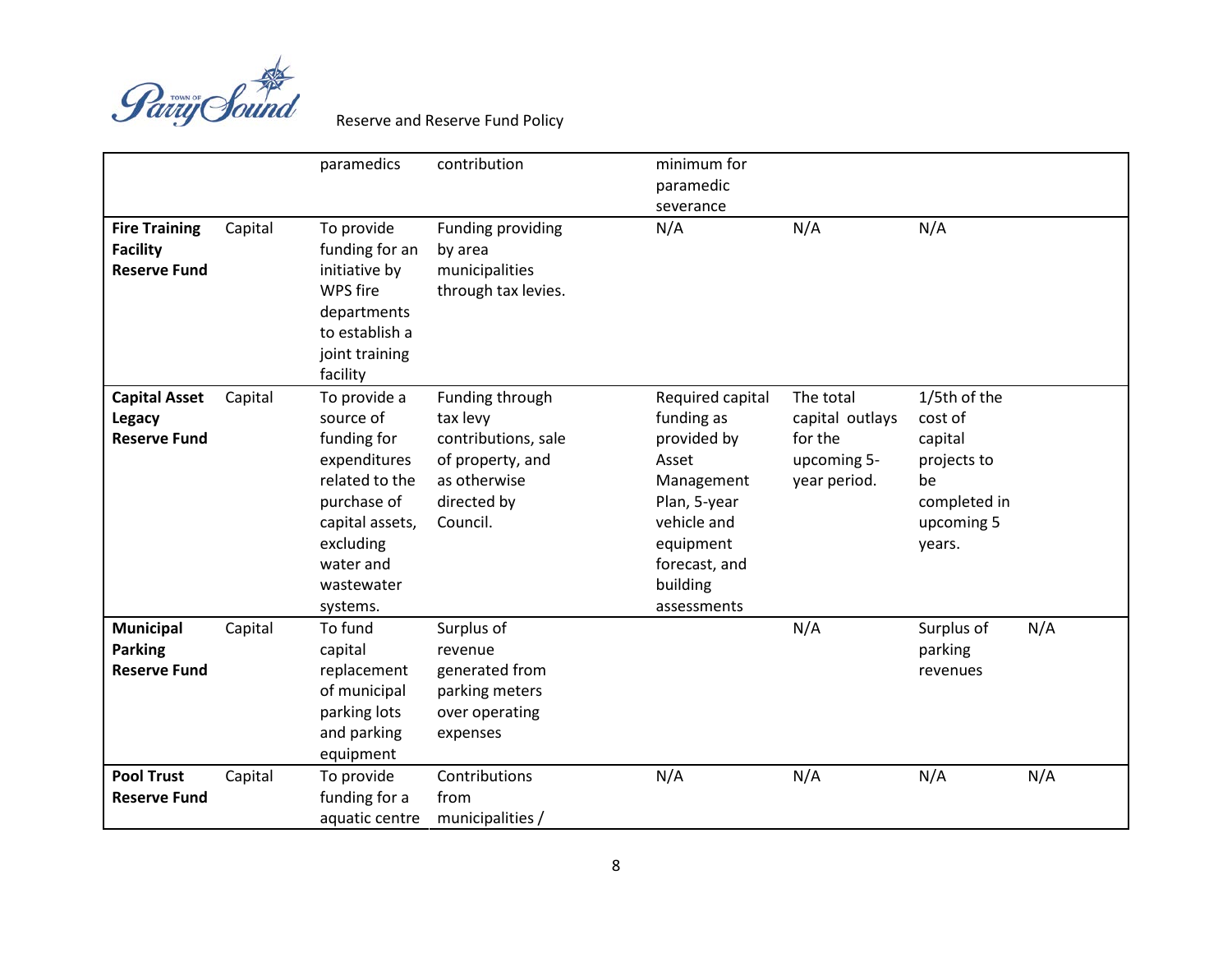

donors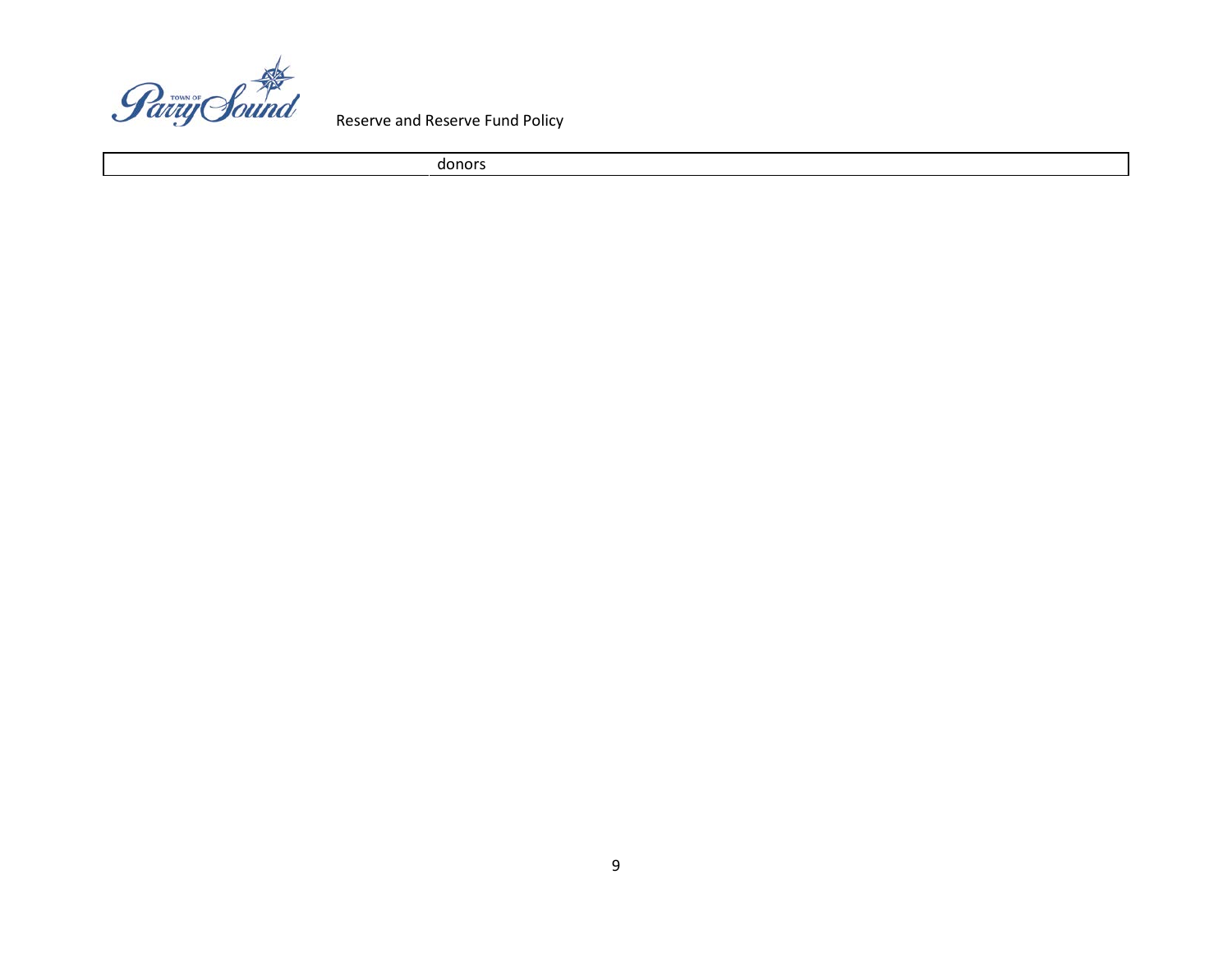

| <b>Sewer</b><br><b>Development</b><br><b>Reserve Fund</b>                                  | Capital   | To provide a<br>source of<br>funding for<br>wastewater<br>infrastructure | Capital surcharge<br>and surplus from<br>the wastewater<br>rate payers | Asset<br>Management<br>Plan | As indicated in<br>Asset<br>Management<br>Plan and<br>Water/Wastew<br>ater Study | N/A | N/A |
|--------------------------------------------------------------------------------------------|-----------|--------------------------------------------------------------------------|------------------------------------------------------------------------|-----------------------------|----------------------------------------------------------------------------------|-----|-----|
| <b>Smelter</b><br>Wharf<br><b>Reserve Fund</b>                                             | Capital   | To provide<br>funding for<br>capital repairs<br>replacement              | Contractual<br>agreement with<br><b>SIFTO</b>                          | N/A                         | N/A                                                                              | N/A | N/A |
| Water<br><b>Development</b><br><b>Reserve Fund</b>                                         | Capital   | To provide a<br>source of<br>funding for<br>water<br>infrastructure      | Capital surcharge<br>and surplus from<br>the water rate<br>payers      | Asset<br>Management<br>Plan | As indicated in<br>Asset<br>Management<br>Plan and<br>Water/Wastew<br>ater Study | N/A | N/A |
| <b>West Parry</b><br>Sound<br><b>District</b><br><b>Association</b><br><b>Reserve Fund</b> | Operating | To provide<br>funding for<br>the WPS<br><b>District</b><br>Association   | Contributions<br>from WPS<br>municipalities                            | N/A                         | N/A                                                                              | N/A | N/A |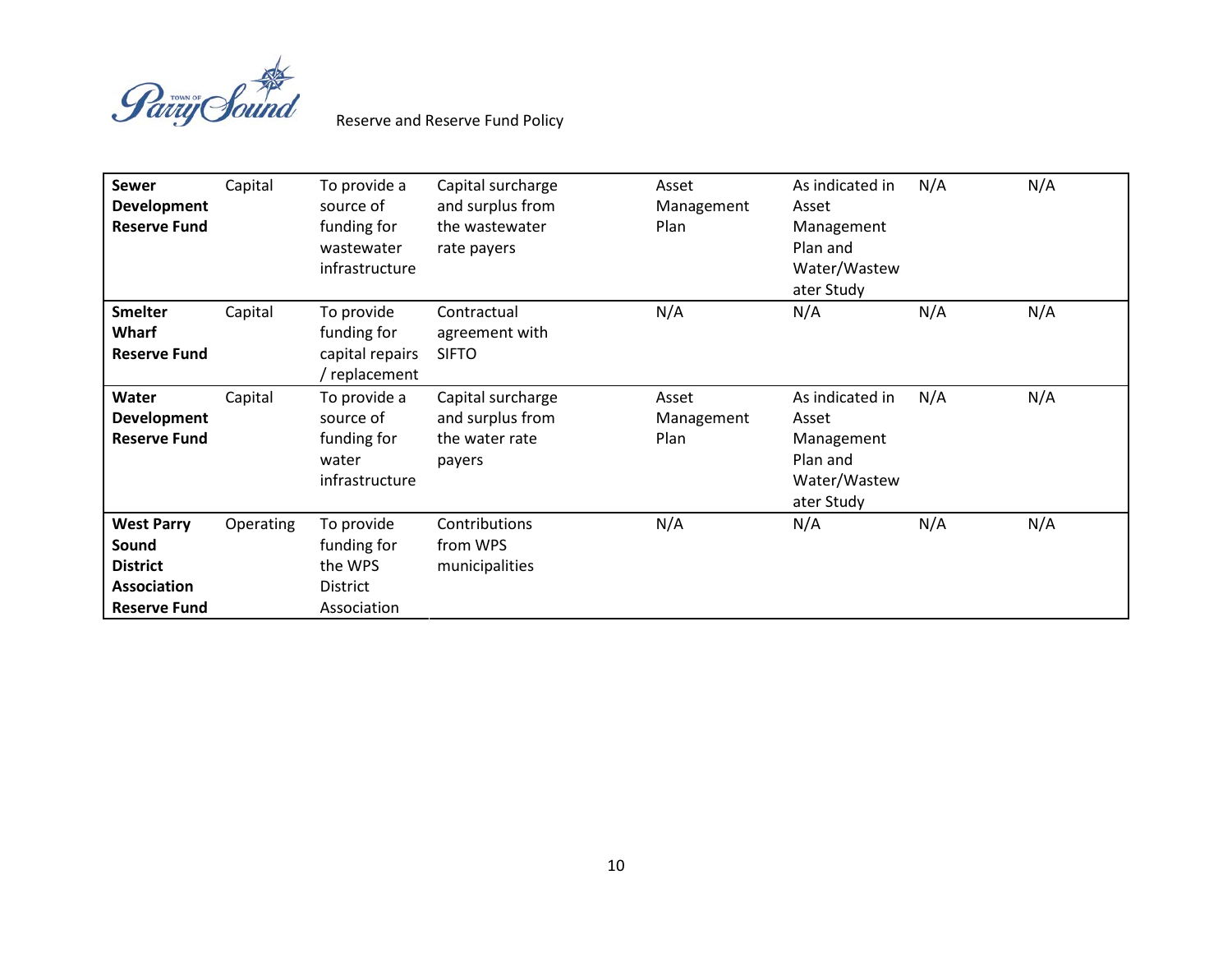

# **Schedule C - Summary of Reserves**

| <b>Reserve Name</b>                                                    | <b>Reserve Type</b>      | <b>Purpose</b>                                                                                 | <b>Funding Source</b>                                           | <b>Target Range</b>                                                            |
|------------------------------------------------------------------------|--------------------------|------------------------------------------------------------------------------------------------|-----------------------------------------------------------------|--------------------------------------------------------------------------------|
| <b>Cemetery and Columbaria Reserve</b>                                 | <b>Asset Replacement</b> |                                                                                                | Tax levy                                                        | N/A                                                                            |
| <b>Emergency Capital Asset</b><br><b>Replacement Reserve</b>           | <b>Asset Replacement</b> | To provide funding for<br>unforeseen capital<br>asset replacement                              | Tax levy, government<br>funding, sale of town<br>property       | \$100,000 to \$200,000                                                         |
| <b>Health Unit Capital Reserve</b>                                     | <b>Asset Replacement</b> | To fund future District<br><b>Health Unit Capital</b><br>costs                                 | Tax levy                                                        | As requested by North<br><b>Bay Parry Sound District</b><br><b>Health Unit</b> |
| <b>Industrial Development Area Park</b><br><b>Reserve</b>              | <b>Asset Replacement</b> | To fund future<br>development at the<br>Parry Sound Area<br>Industrial<br>Development Park     | Tax levy                                                        | N/A                                                                            |
| <b>Parks Reserve</b>                                                   | <b>Asset Replacement</b> | To fund future capital<br>replacement and<br>program expansion<br>for local parks              | Tax levy                                                        | N/A                                                                            |
| <b>Stockey Centre New Capital</b><br><b>Reserve</b>                    | Asset Replacement        | To fund future capital<br>asset purchases for<br>the Charles W.<br><b>Stockey Centre</b>       | Ticket surcharge                                                | N/A                                                                            |
| <b>Stockey Centre Bobby Orr Hall of</b><br><b>Fame Reserve</b>         | <b>Asset Replacement</b> | To fund future<br>operational and<br>capital expenditures<br>for the Bobby Orr Hall<br>of Fame | 50% of unspent budget in<br><b>Stockey Centre</b><br>operations | N/A                                                                            |
| <b>Waste Management and Landfill</b><br><b>Decommissioning Reserve</b> | Asset Replacement        | To fund waste<br>management and<br>landfill rehabilitation                                     | Tax Levy                                                        | As per consultant reports                                                      |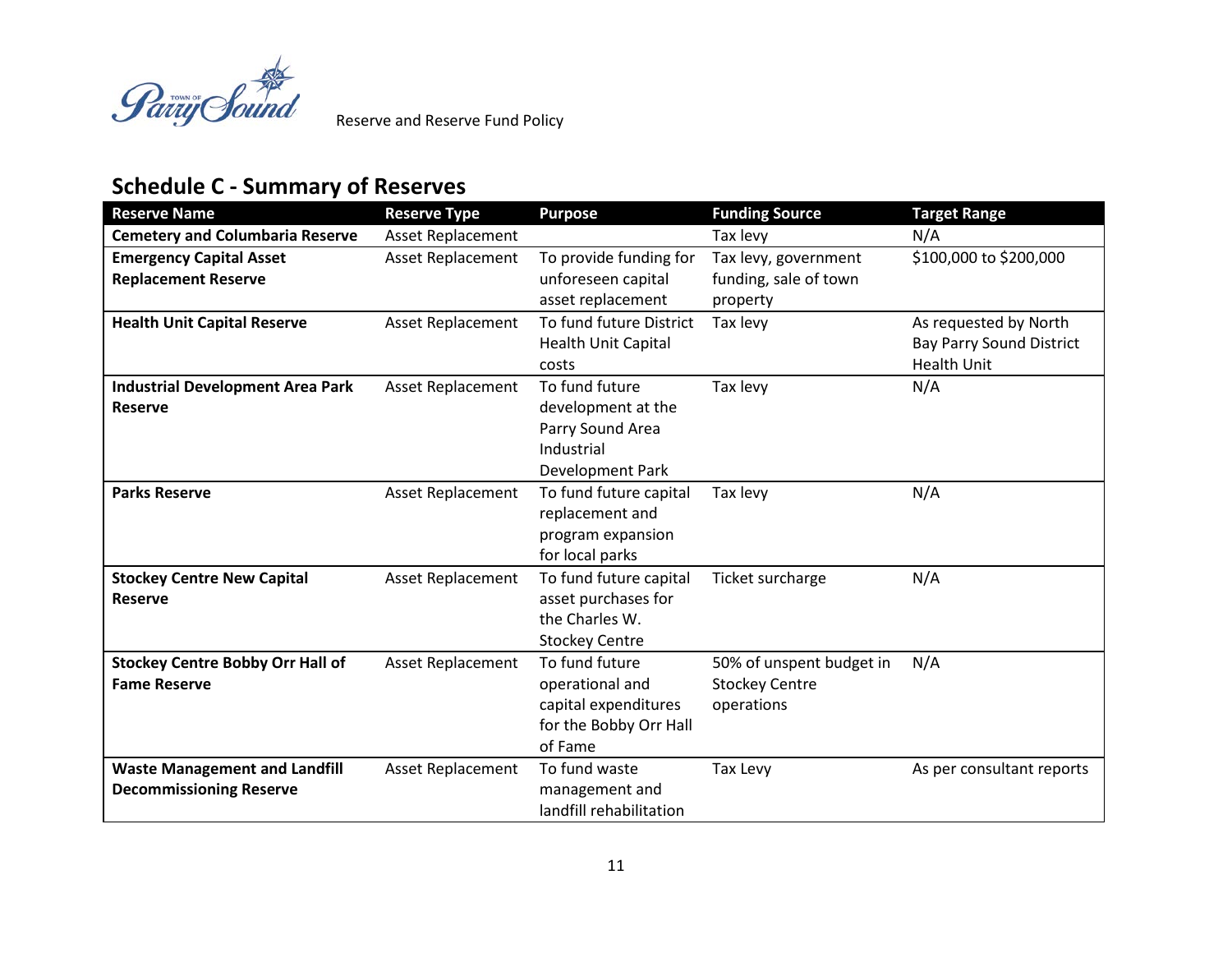

costs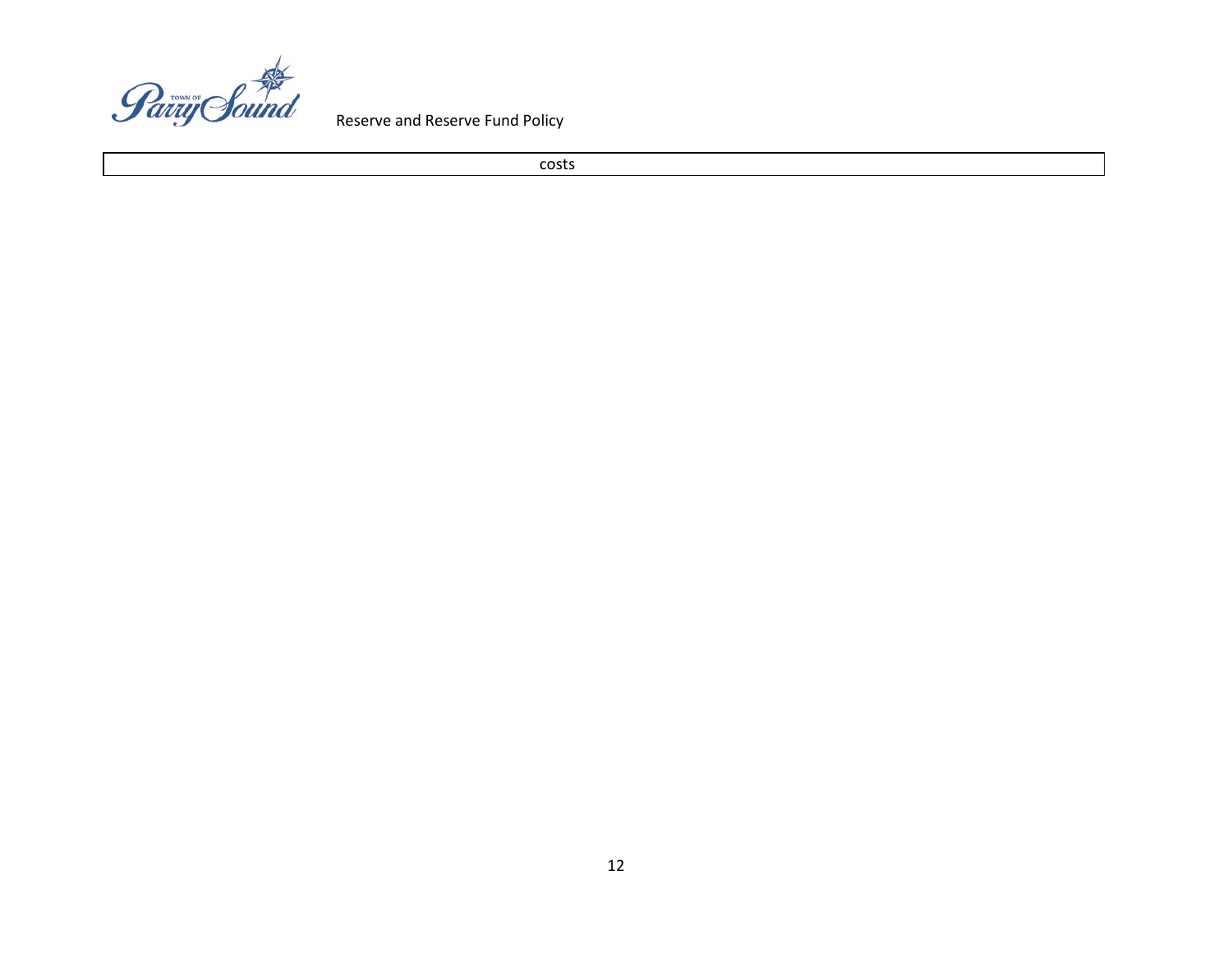

| <b>Water Stabilization Reserve</b>      | <b>Asset Replacement</b>  | To fund water service<br>operations and future<br>capital asset<br>replacement                                            | Annual surplus from<br>water user rates      | N/A                                           |
|-----------------------------------------|---------------------------|---------------------------------------------------------------------------------------------------------------------------|----------------------------------------------|-----------------------------------------------|
| <b>Wastewater Stabilization Reserve</b> | <b>Asset Replacement</b>  | To fund wastewater<br>service operations<br>and future capital<br>asset replacement                                       | Annual surplus from<br>wastewater user rates | N/A                                           |
| <b>Economic Development Reserve</b>     | Project                   | To provide funding for<br>economic<br>development<br>initiatives                                                          | Tax levy                                     | N/A                                           |
| <b>Emergency Services Reserve</b>       | <b>Asset Replacement</b>  | To provide funding for<br>service en                                                                                      | Tax levy                                     |                                               |
| <b>LACAC Directory Reserve</b>          | Project                   | To provide funding for<br>the Local<br>Architectural<br><b>Conservation Advisory</b><br>Committee                         | Tax levy                                     | N/A                                           |
| <b>Municipal Election Reserve</b>       | Project                   | To fund future<br>municipal election<br>costs                                                                             | Tax levy                                     | 25% per year of<br>anticipated election costs |
| <b>Tax Rate Stabilization Reserve</b>   | <b>Economic Stability</b> | To fund tax revenue<br>shortfalls, one time<br>expenditures, as well<br>as other<br>contingencies such as<br>MPAC appeals | <b>General Surplus</b>                       | 5% to 10% of prior year<br>municipal tax levy |
| <b>PS Power Promissory Note Reserve</b> | <b>Economic Stability</b> |                                                                                                                           |                                              |                                               |
| <b>Winter Control Reserve</b>           | Contingency               | To mitigate impact of<br>heavy snow falls on                                                                              | Tax levy / unspent winter<br>control funds   | 25% of 5 year average<br>winter control costs |